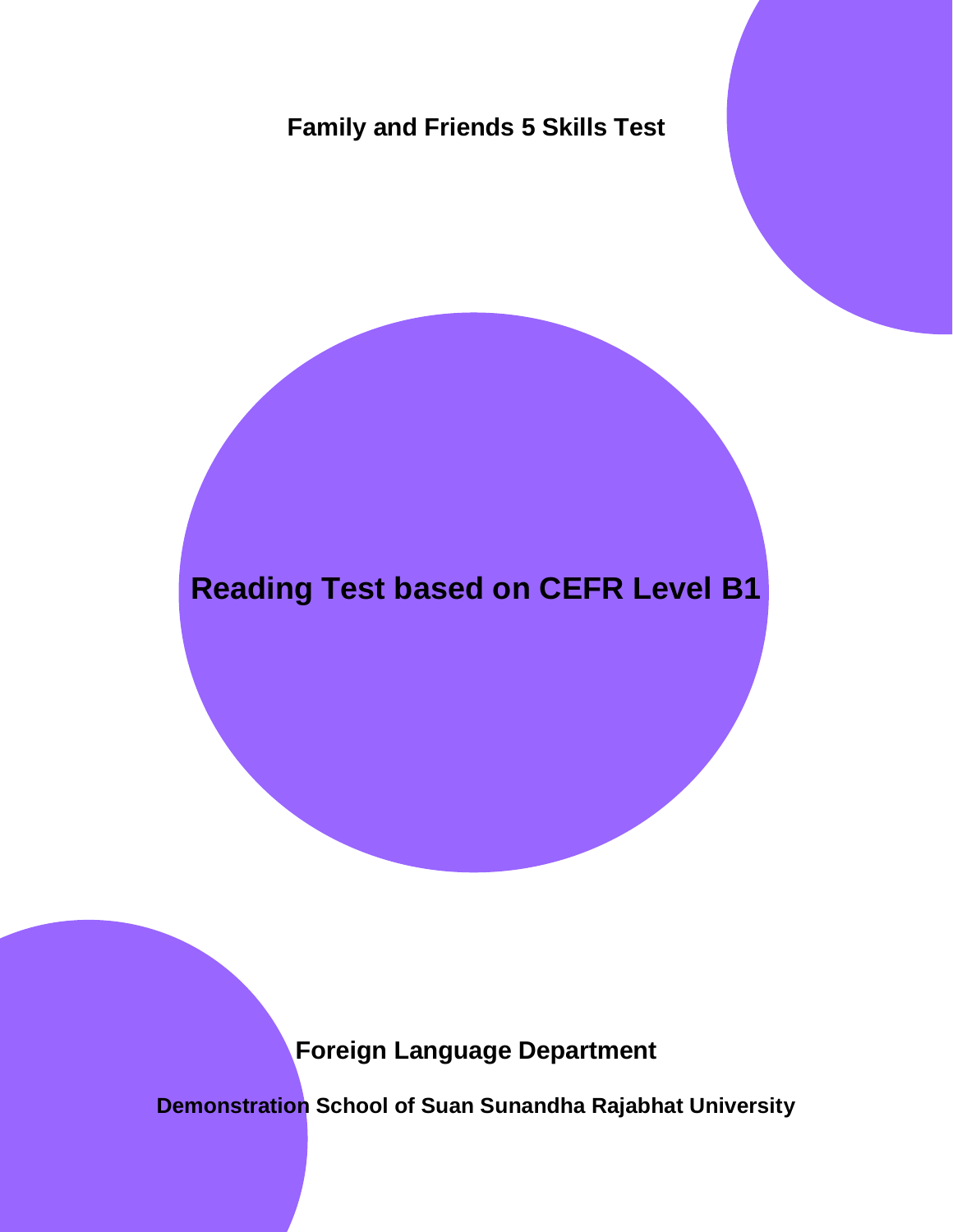/ 12

### **1 Number the words for the definitions.**

| , roller |  | saw | nails | stage | nammer | tape measure<br>$\sim$ |  |
|----------|--|-----|-------|-------|--------|------------------------|--|
|          |  |     |       |       |        |                        |  |

We're building a set for the school play, and we need to get some  $<sup>1</sup>$  things that you hold in your hand</sup> and use to do a particular job to help us. We need a  $2$  long, thin tool with metal teeth for cutting wood, and we need some  $3$  small, thin pieces of metal, sharp at one end and flat at the other, that you use to hold wood together. We should also get a <sup>4</sup>tool with a handle and a heavy metal end that you use to hit nails into wood. I'll bring in a <sup>5</sup>long, thin band, marked with centimetres, that you use to see how long <u>something is.</u> When we start to decorate the set, we'll need a <sup>6</sup>t<u>ube with a handle that turns like a wheel,</u> used to roll paint onto a wall. I think that it'll be useful to have a tray so that it doesn't get all over the  $7$  place at the front of the theatre where actors perform a play.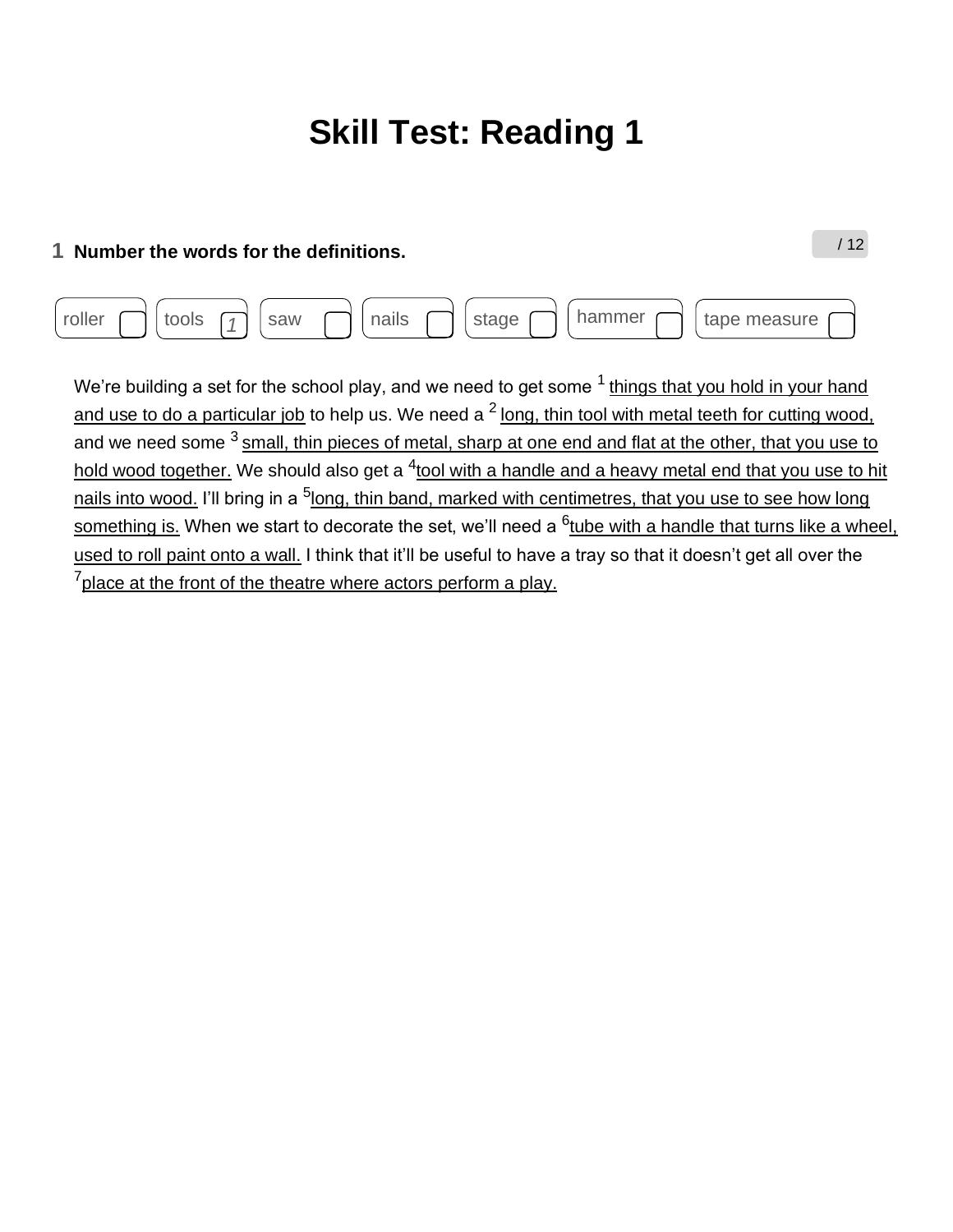### **1** Read and order the pictures.  $\frac{1}{4}$

We had a great day at the zoo today. I wanted to feed the dolphins straight away, but the first thing we did was to go to the elephant house. They're such big animals and it takes a long time to wash them. Because the lion enclosure was nearby, we went there next. There was a really small cub that looked so beautiful! After lunch, we went to have a look at the gorillas, but they seemed to be sleeping. Finally, we went to the aquarium. It was so exciting. I could watch dolphins all day!

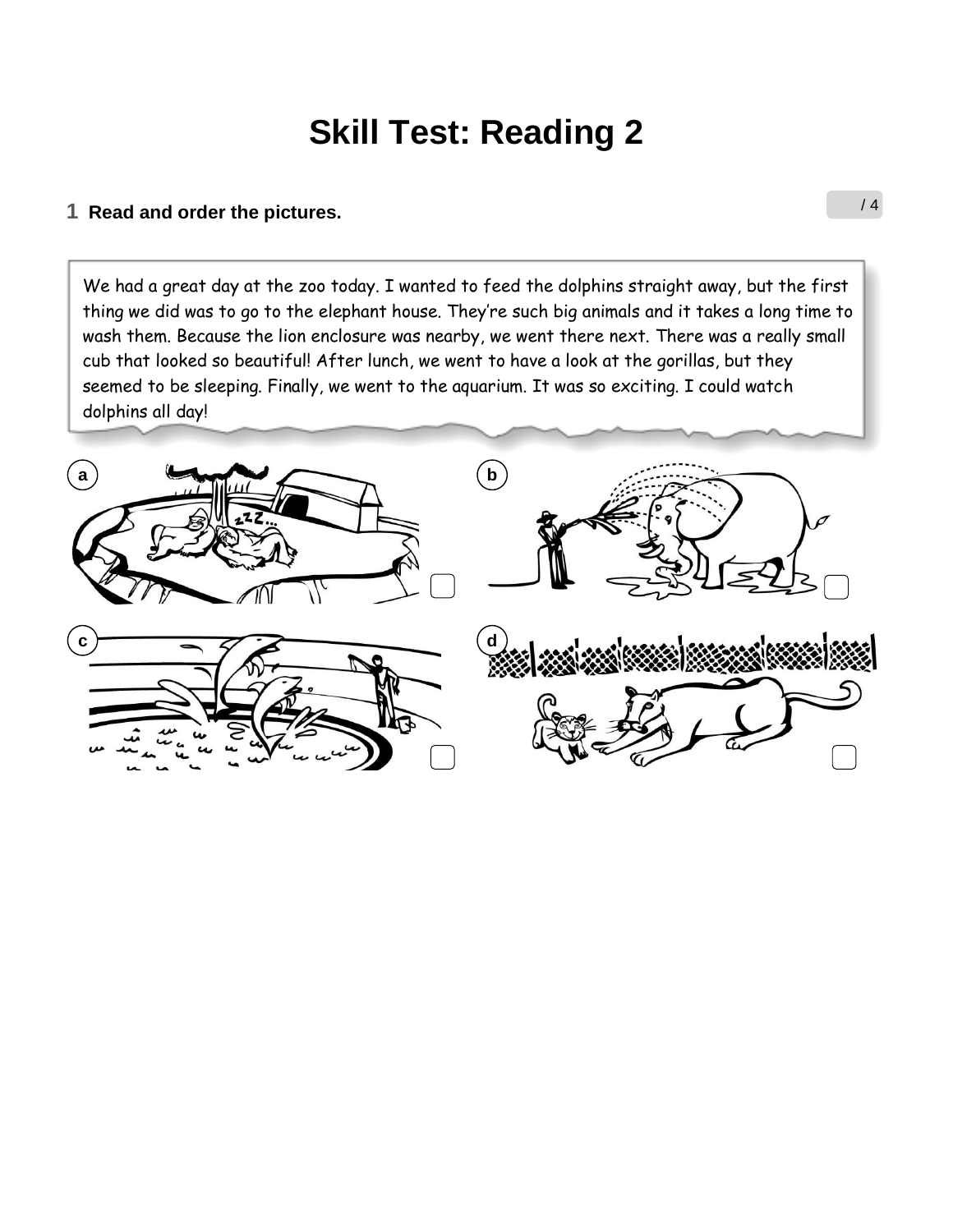| 3 Read and complete the conversation. |                                                                 |  |  |  |  |
|---------------------------------------|-----------------------------------------------------------------|--|--|--|--|
| a Yes, well, not exactly.             | <b>b</b> I couldn't play football, Mum, I had all the shopping! |  |  |  |  |
| c Yes, we did.                        | <b>d</b> No, Steve went home. He's playing football with Sam.   |  |  |  |  |
| <b>e</b> He hasn't come back yet.     | We started walking together but Leo saw Steve.                  |  |  |  |  |
| g Sam was already in the park.        | <b>h</b> No, he's in the park playing football.                 |  |  |  |  |
|                                       |                                                                 |  |  |  |  |
|                                       |                                                                 |  |  |  |  |

|              | 1 Mum | Did you buy all the things we needed from the shops? | <b>Katy</b> |  |
|--------------|-------|------------------------------------------------------|-------------|--|
|              | 2 Mum | Where is Leo?                                        | <b>Katy</b> |  |
|              | 3 Mum | Didn't you come back together?                       | <b>Katy</b> |  |
|              | 4 Mum | What do you mean, 'not exactly'?                     | <b>Katy</b> |  |
|              | 5 Mum | So, is Leo outside talking?                          | <b>Katy</b> |  |
|              | 6 Mum | Is he playing football with Steve?                   | <b>Katy</b> |  |
| $\mathbf{7}$ | Mum   | Where did he meet Sam?                               | <b>Katy</b> |  |
|              | 8 Mum | Didn't you want to play football?                    | <b>Katy</b> |  |
|              |       |                                                      |             |  |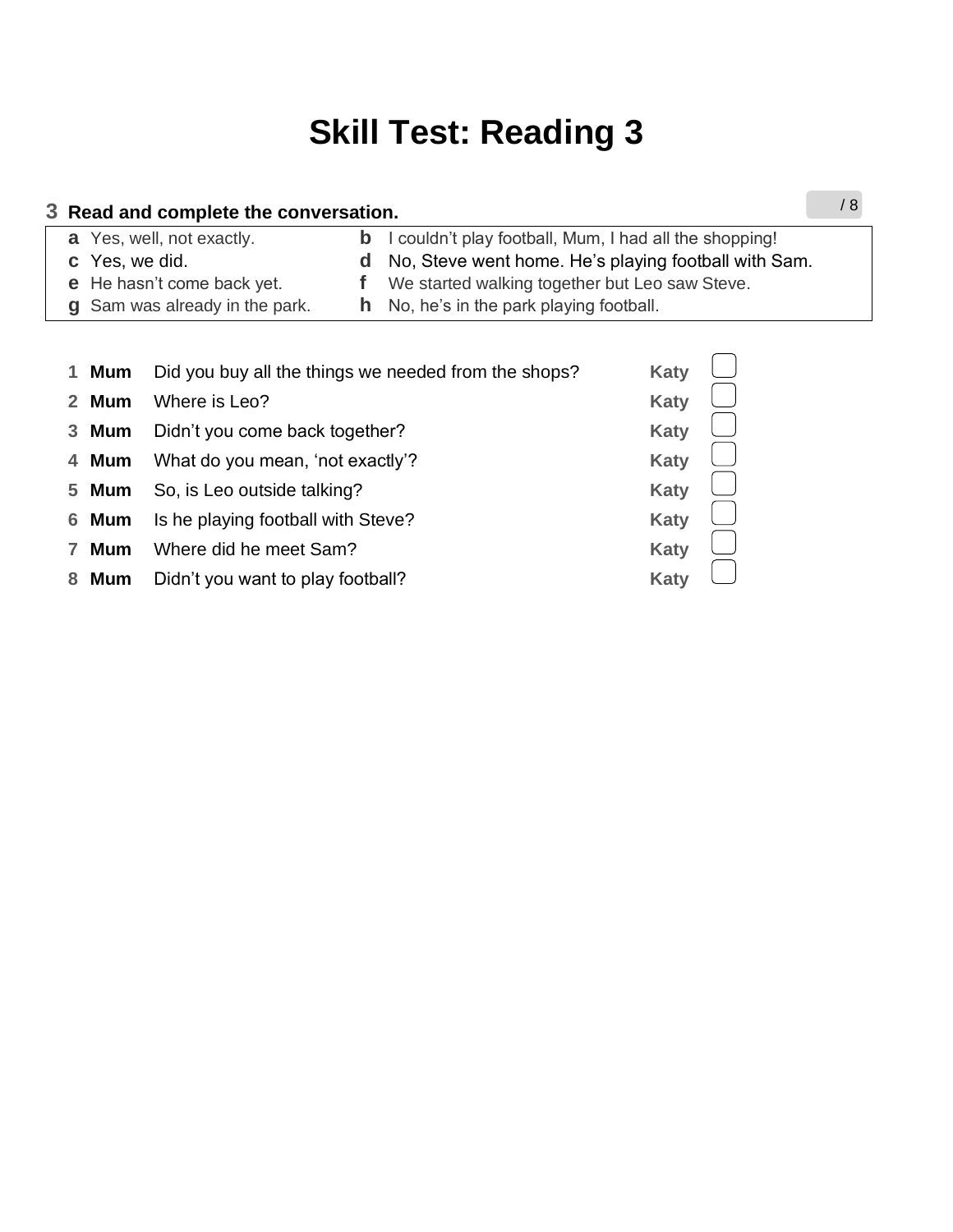#### **3 Read and write** *T* **(true) or** *F* **(false).**

**Y**ork is a city in the north of England with a very interesting history. It started with the Romans nearly 2,000 years ago, and it became an important centre during the Roman Empire. When the Vikings captured the city in the ninth century, they renamed it Jorvik, and, much later, King Richard II actually made York the capital of England. These days, York is much more peaceful. It is an easy and attractive city to get around, as the centre is surrounded by walls that you can walk along. It has lots of beautiful old buildings, such as York Minster, and many interesting museums. One of these, the National Railway Museum, has the finest collection of railway engines and carriages in the country.

- **1** The Romans lived in York nearly 2,000 years ago. *\_\_*
- **2** York has never changed its name. *\_\_\_\_\_*
- **3** King Richard II named the city Jorvik. *\_\_\_\_\_*
- **4** London wasn't always the capital of England. *\_\_\_\_\_*
- 4 London wash I always the capital of England. <u>\_\_\_\_\_\_</u><br>5 There are walls around the city centre. \_\_\_\_\_\_<sub>\_</sub>
- **6** York is an ugly city. *\_\_\_\_\_*
- **7** The railway museum is in the centre of the city. *\_\_\_\_\_*
- **8** Travelling by boat always makes you tired. *\_\_\_\_\_*

Not surprisingly, it is next to the railway station, which is outside of the city walls. If you get tired of streets and buildings, however, you can take a boat trip along the river for a few hours.